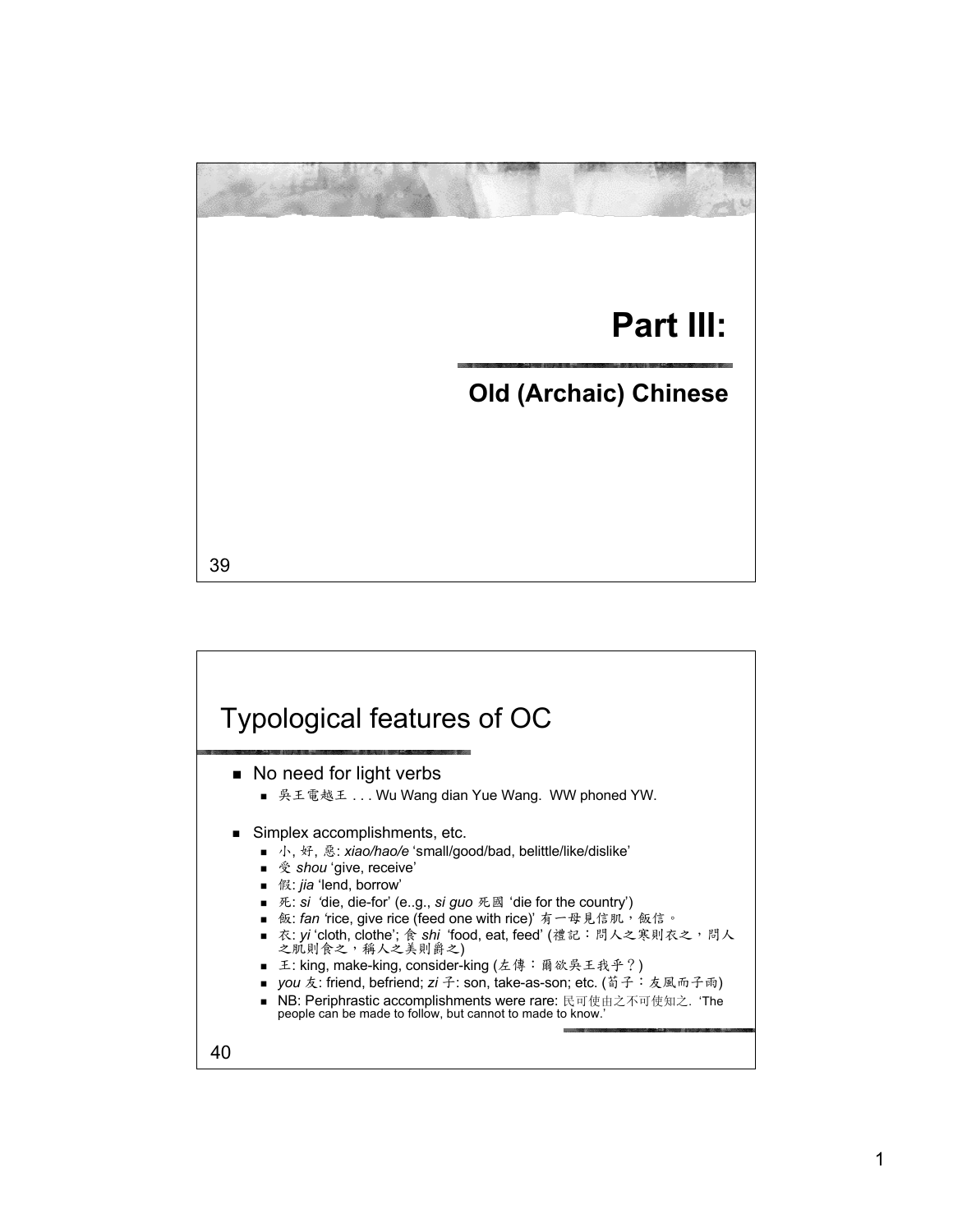

could serve the needs.

41

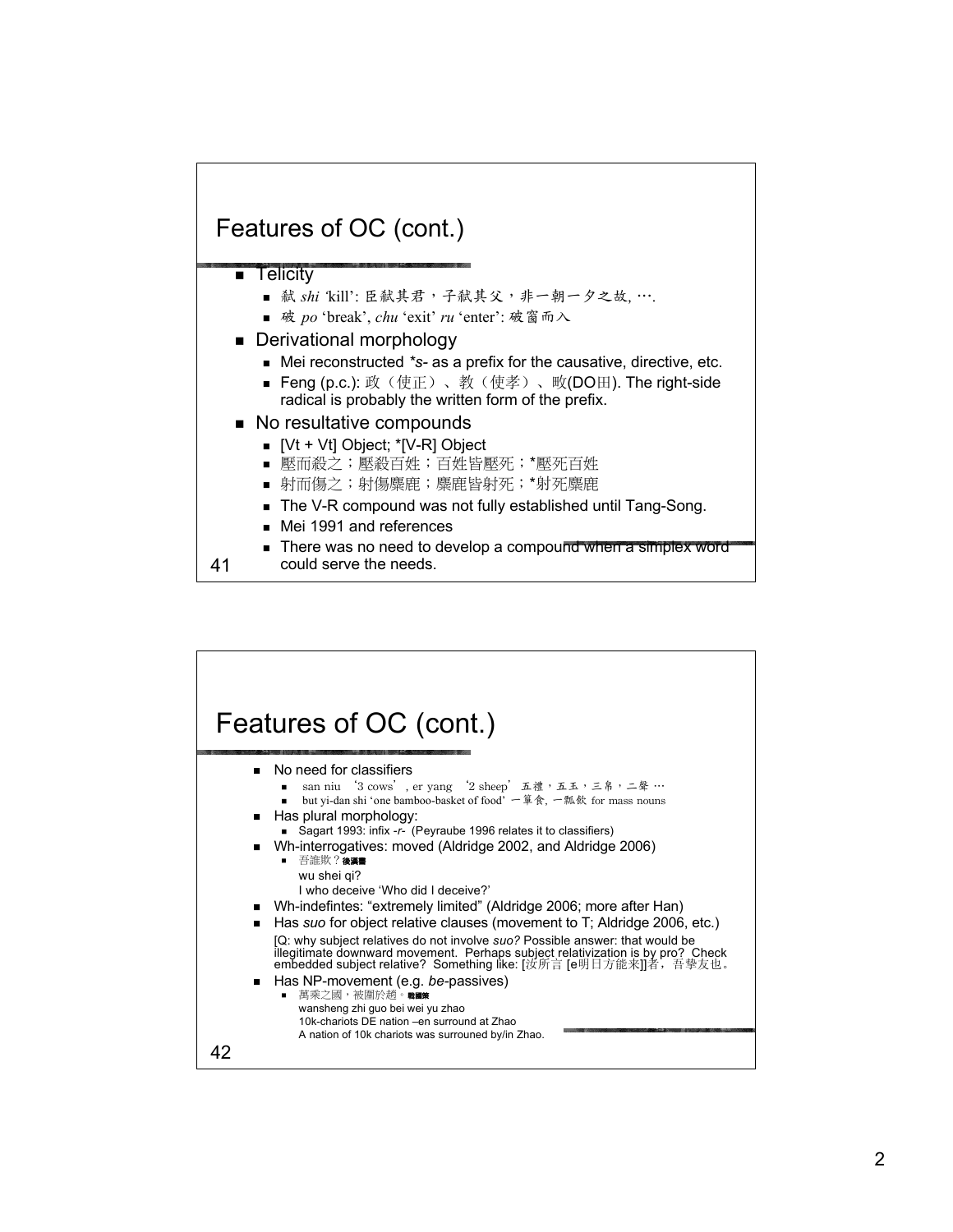

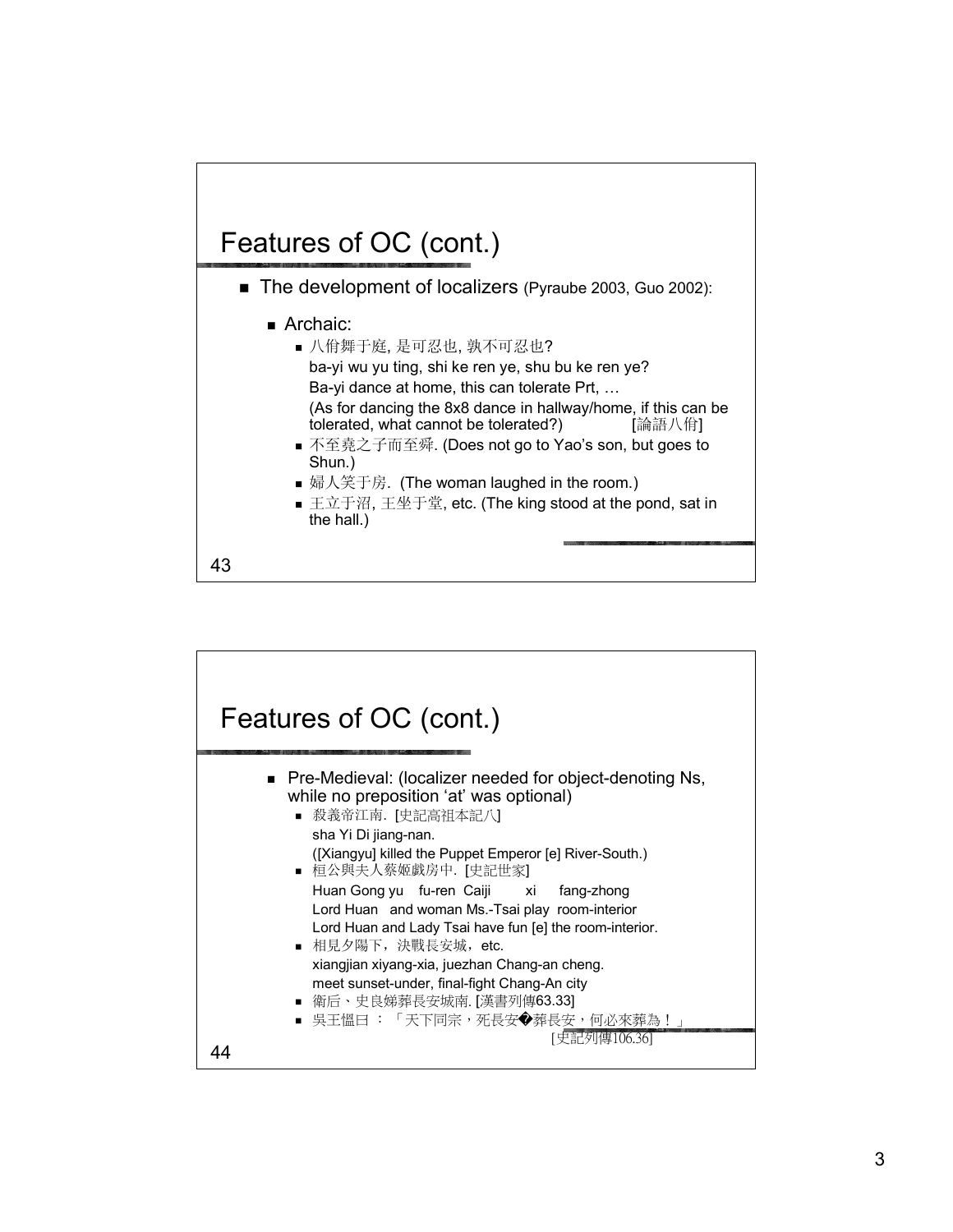

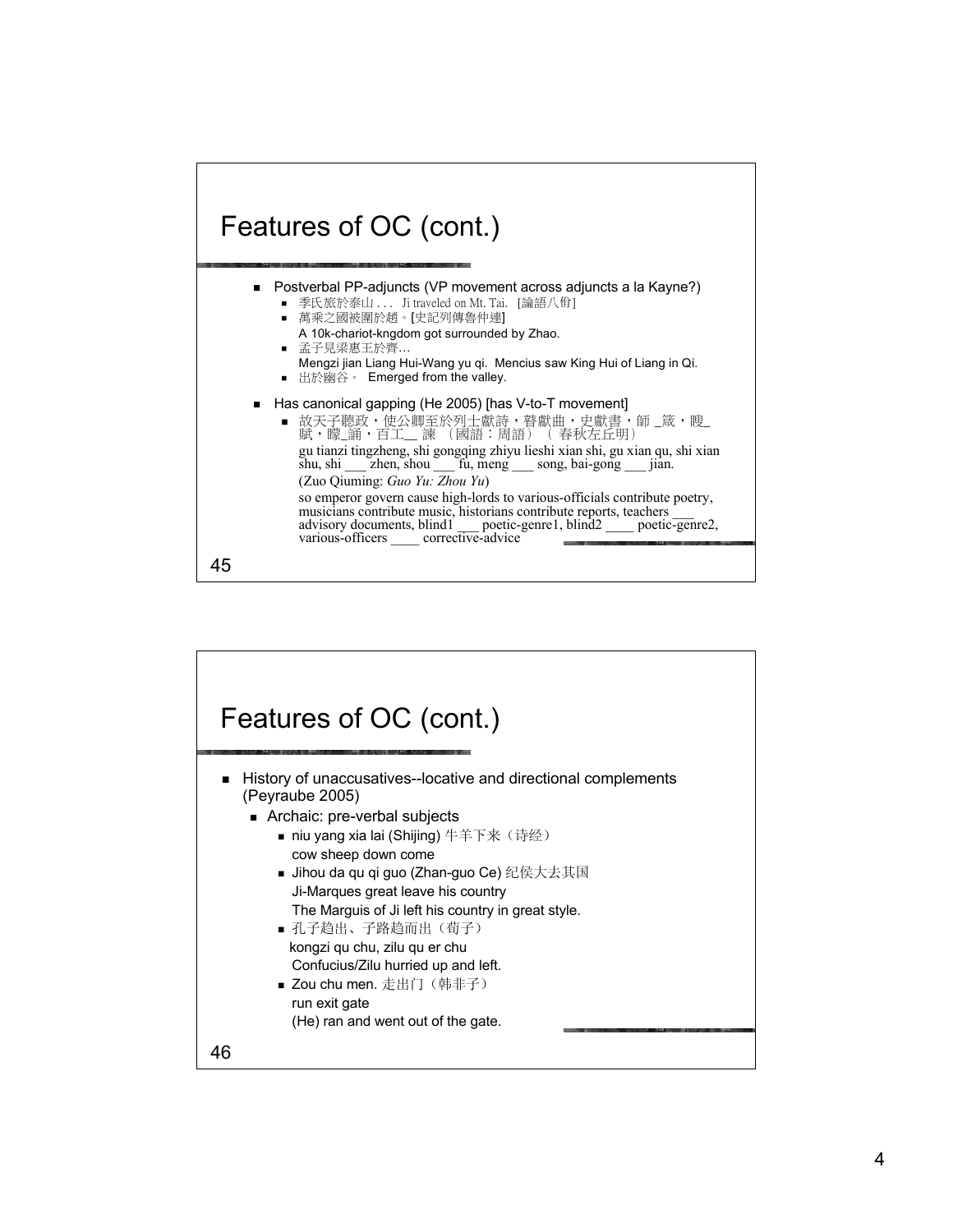## Features of OC (cont.)

| • MC (Late Han to 6 dynasties): postverbal subjects                                                |
|----------------------------------------------------------------------------------------------------|
| ■ Sheng chu ci gu. (Lun Heng, 200 AD). 生出此毂 (论衡)                                                   |
| Give-birth come this mulberry                                                                      |
| That mulberry tree emerged.                                                                        |
| ■ 即便生出二甘蔗(佛本行集经)                                                                                   |
| jibian sheng chu er ganzhe (FBXJJ)                                                                 |
| at-that give-birth come two sugarcane.                                                             |
| At that moment, two sugarcanes sprang up.                                                          |
| ■ 忽然自涌出二池水, 一冷一暖。(佛本行集经)                                                                           |
| huran zi yong chu er chi-shui, yi leng yi nuan                                                     |
| sudden naturally surge come-out two pond-water one cold one warm                                   |
| Suddenly two pond-waters sprang up, one cold one warm.                                             |
| ■ Peyrabue: V+Vd+NP, derived from NP+V+Vd after the NP has been moved<br>into the post-Vd position |
|                                                                                                    |

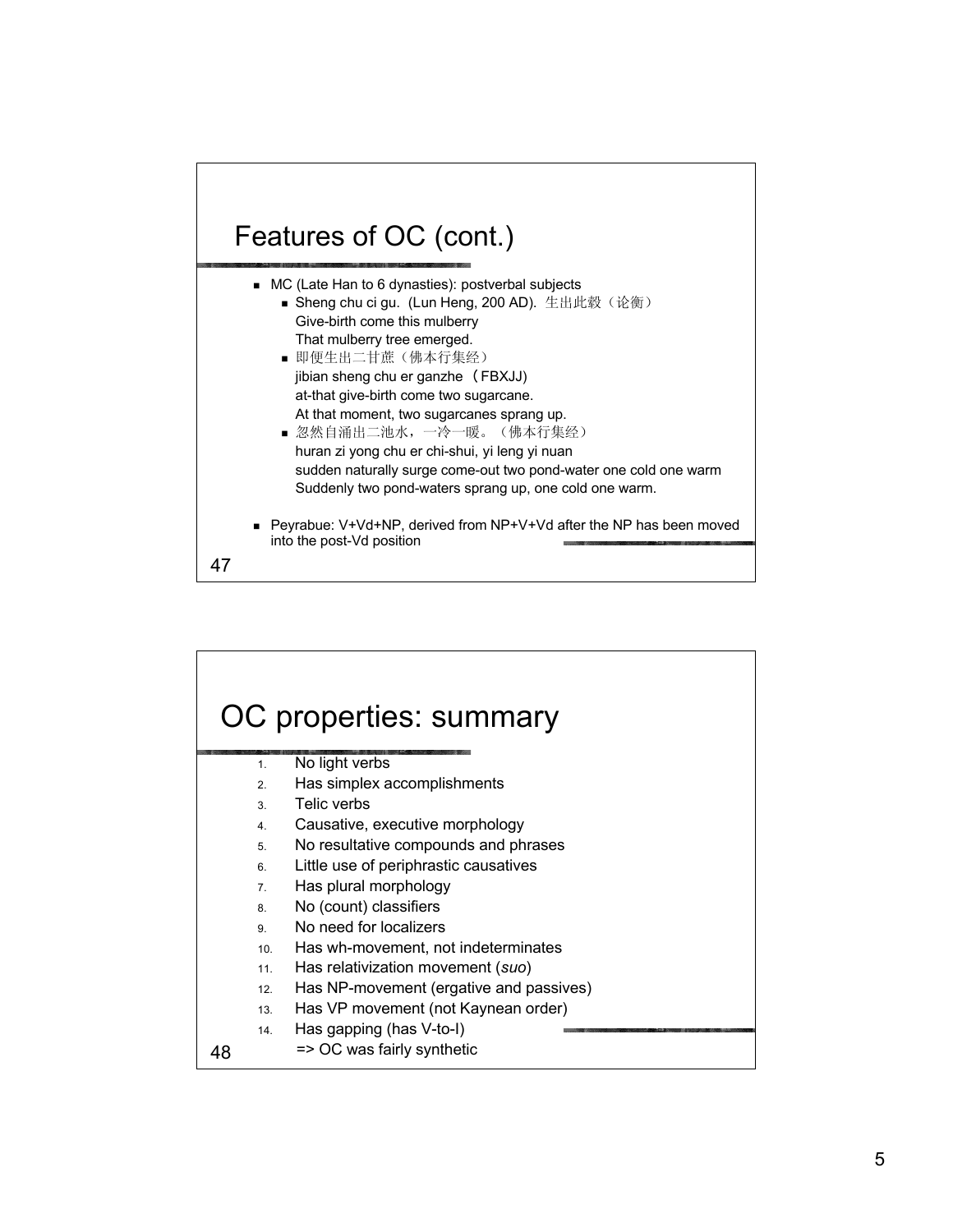

50 The macro-history Archaic Chinese  $(OC)$  = synthetic Medieval Chinese (MC) = rise of analyticiy Late Medieval: fully analytic **Proliferation of light verbs**  $(\overline{\#} \cdot \overline{\#} \cdot \overline{\#}, \text{ etc.}).$  Atelicity, full grown classifier system, localizers, etc. Resultative compounds, discontinuous resultatives, etc. Modern Chinese: has undergone some degree of grammaticalization: The development of modern aspectual suffixes The near-auxiliarization of verbs (development of modern coverb constructions--ba, gen), gapped passives, etc. New development of certain syntax-semantics mismatches Dialectal variations: Cantonese > Mandarin, Wu1 > Wu2, Min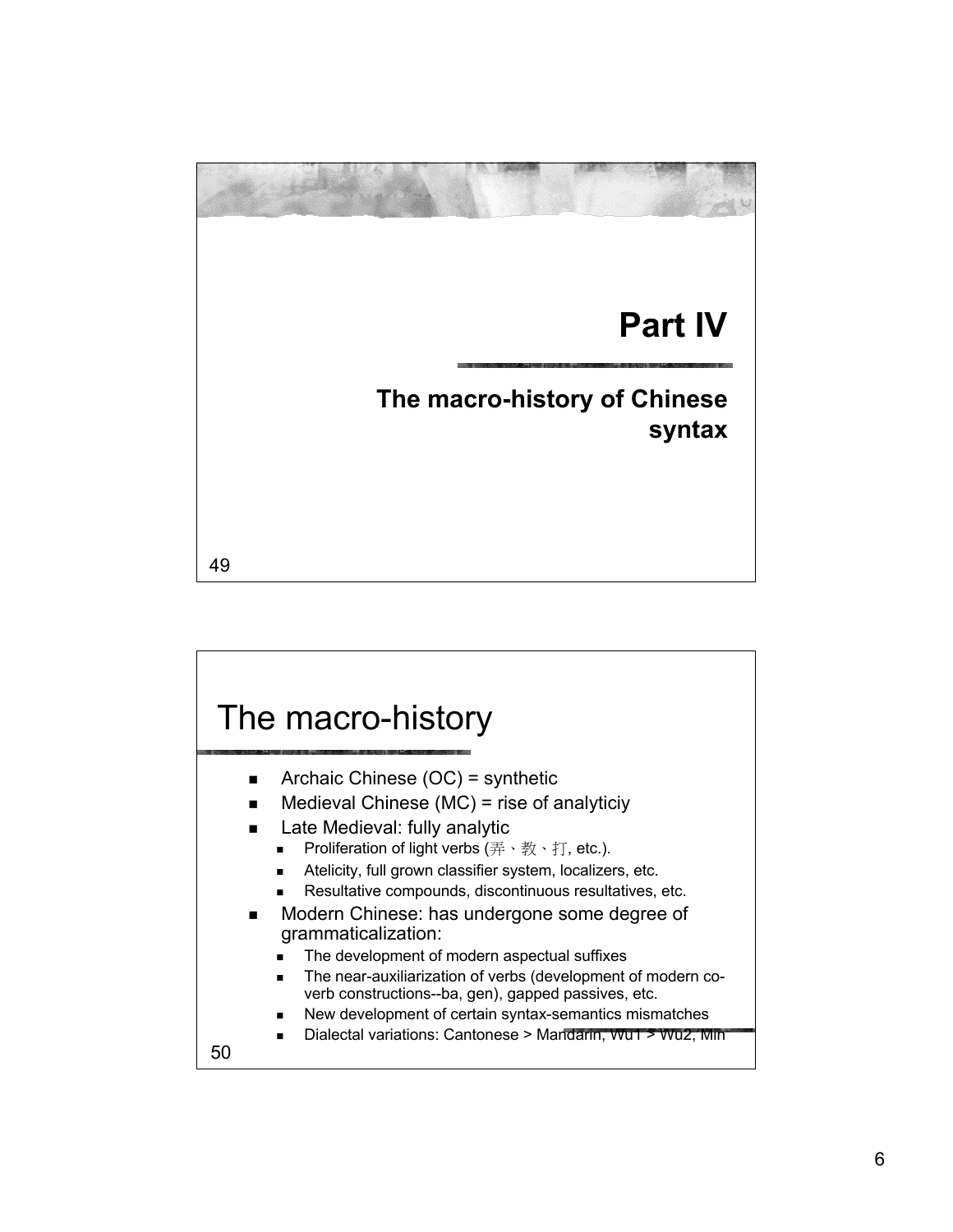

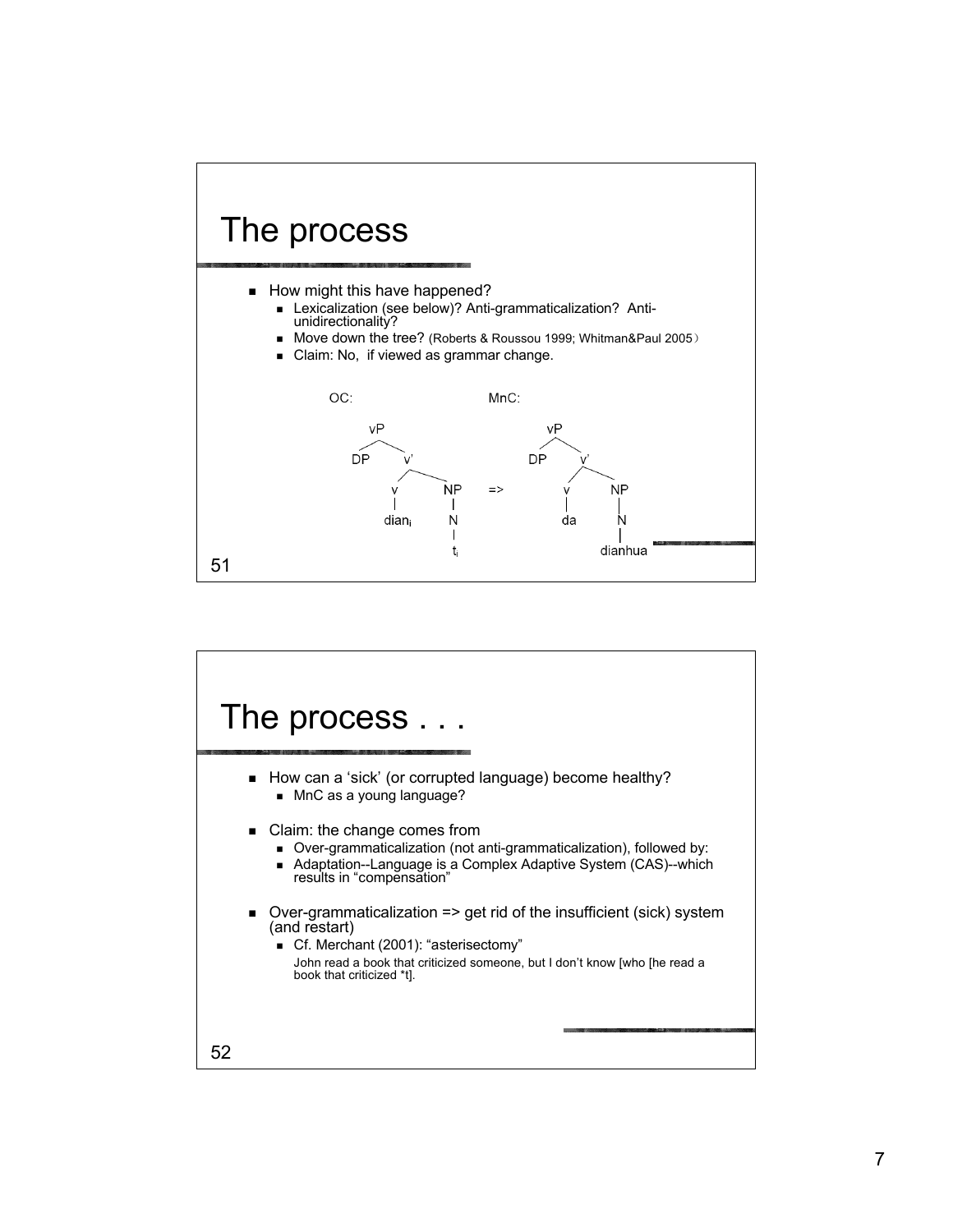

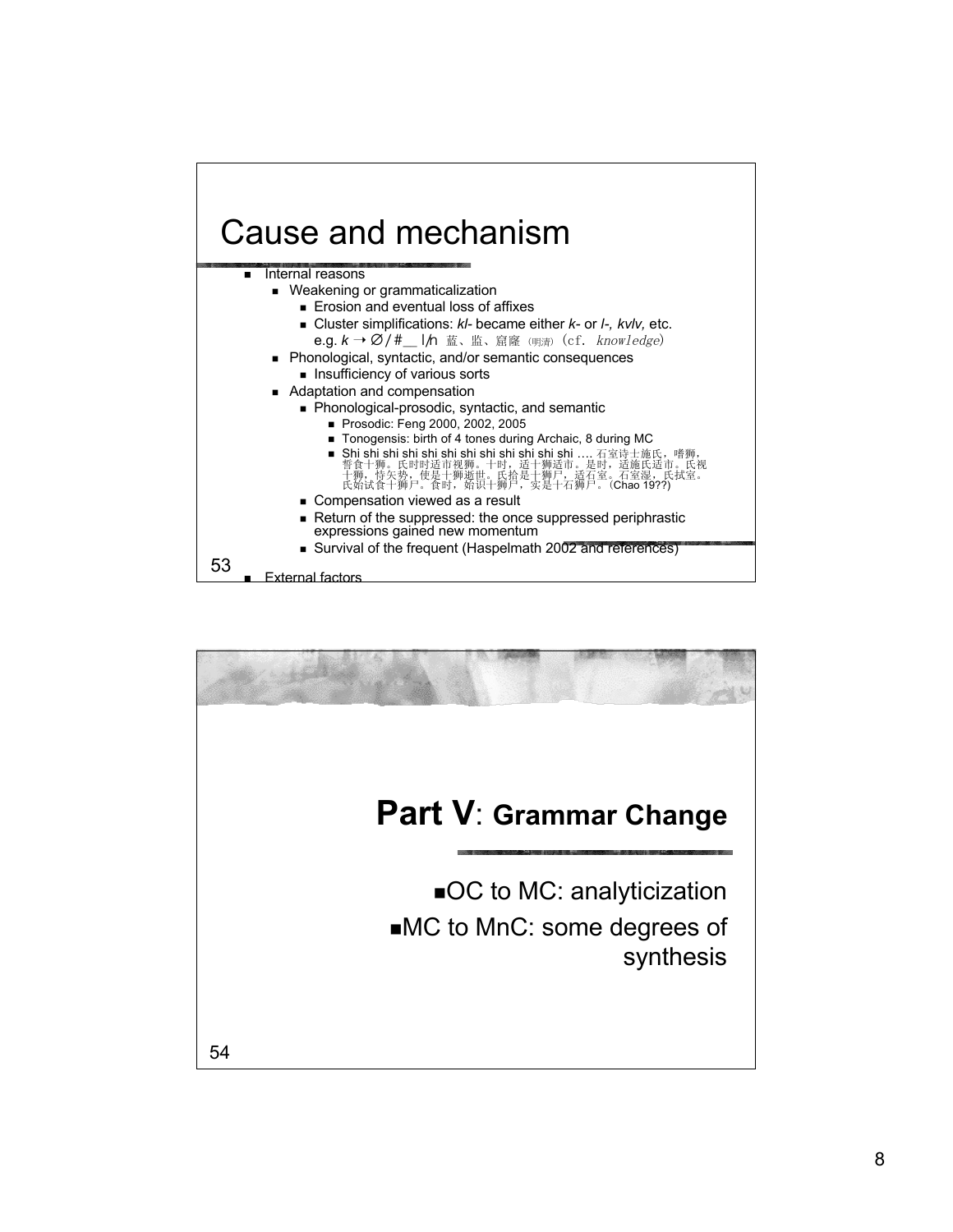

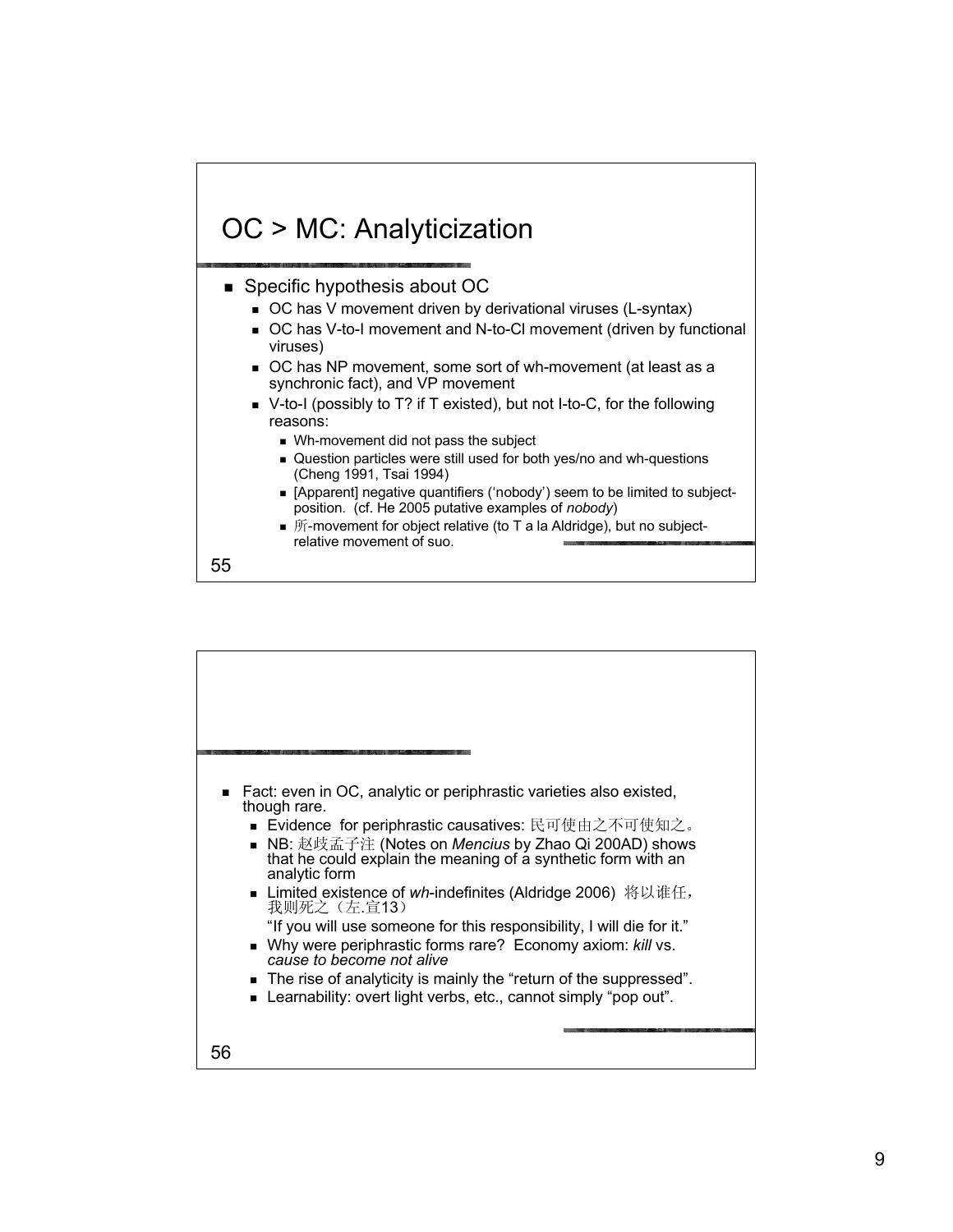

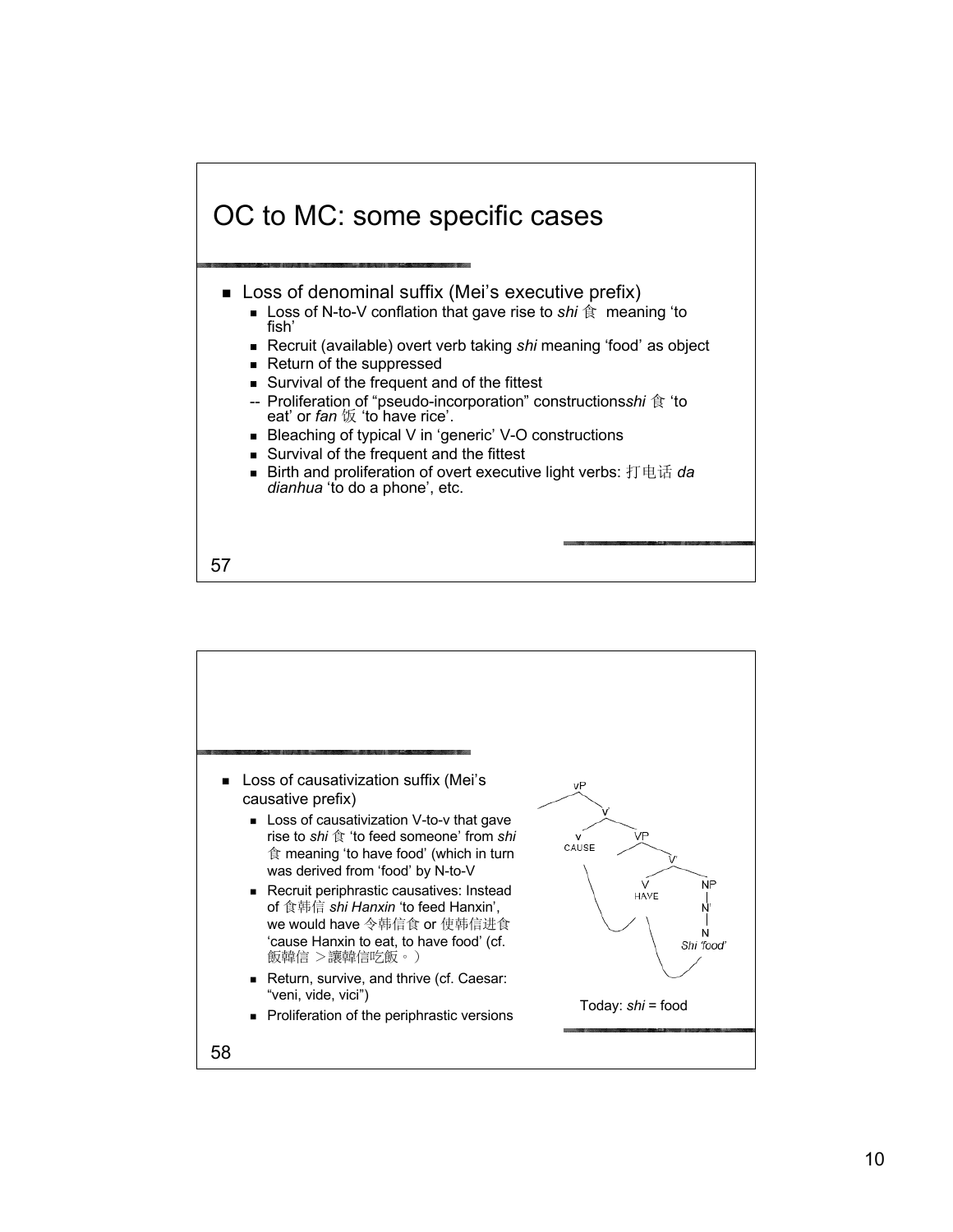

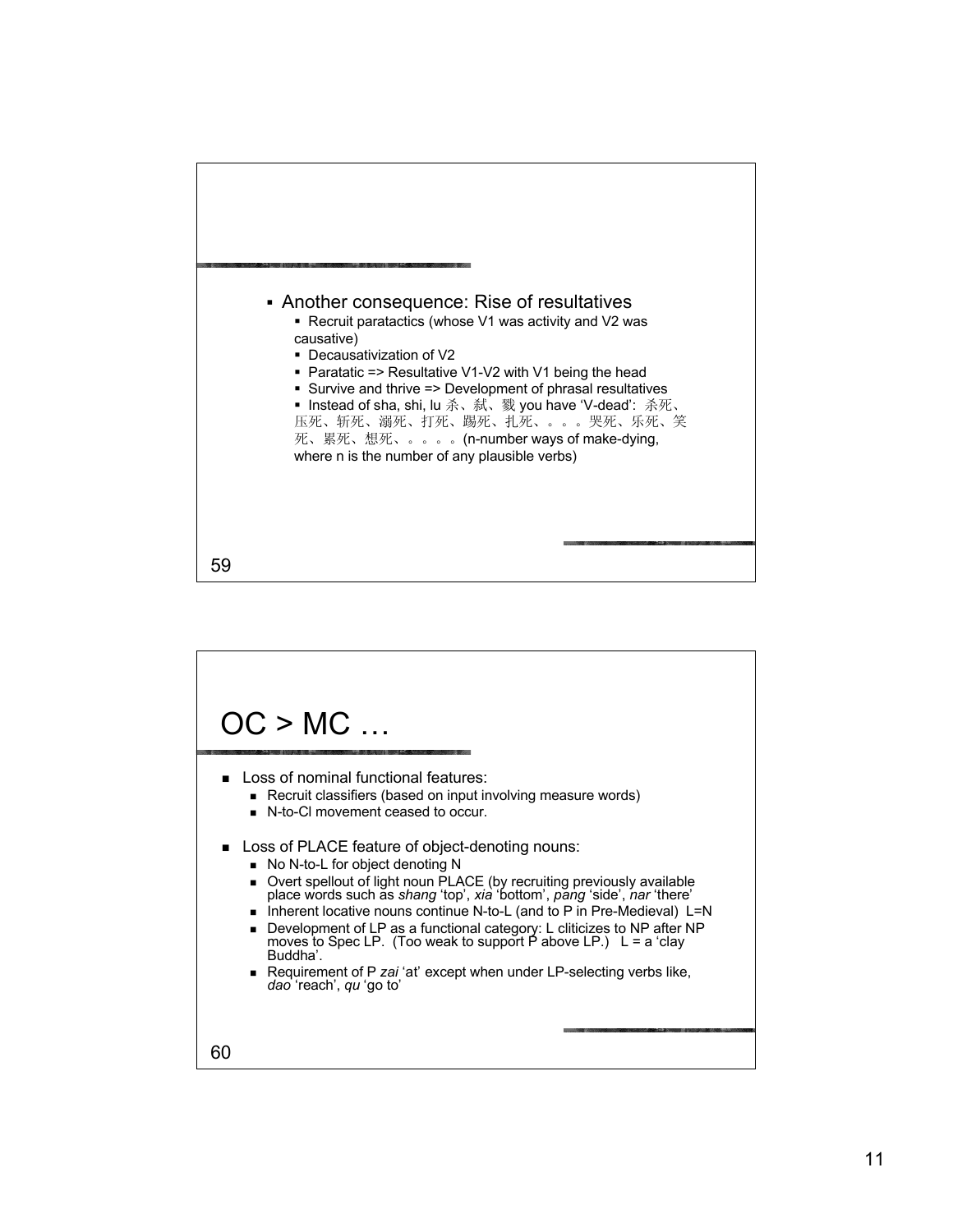

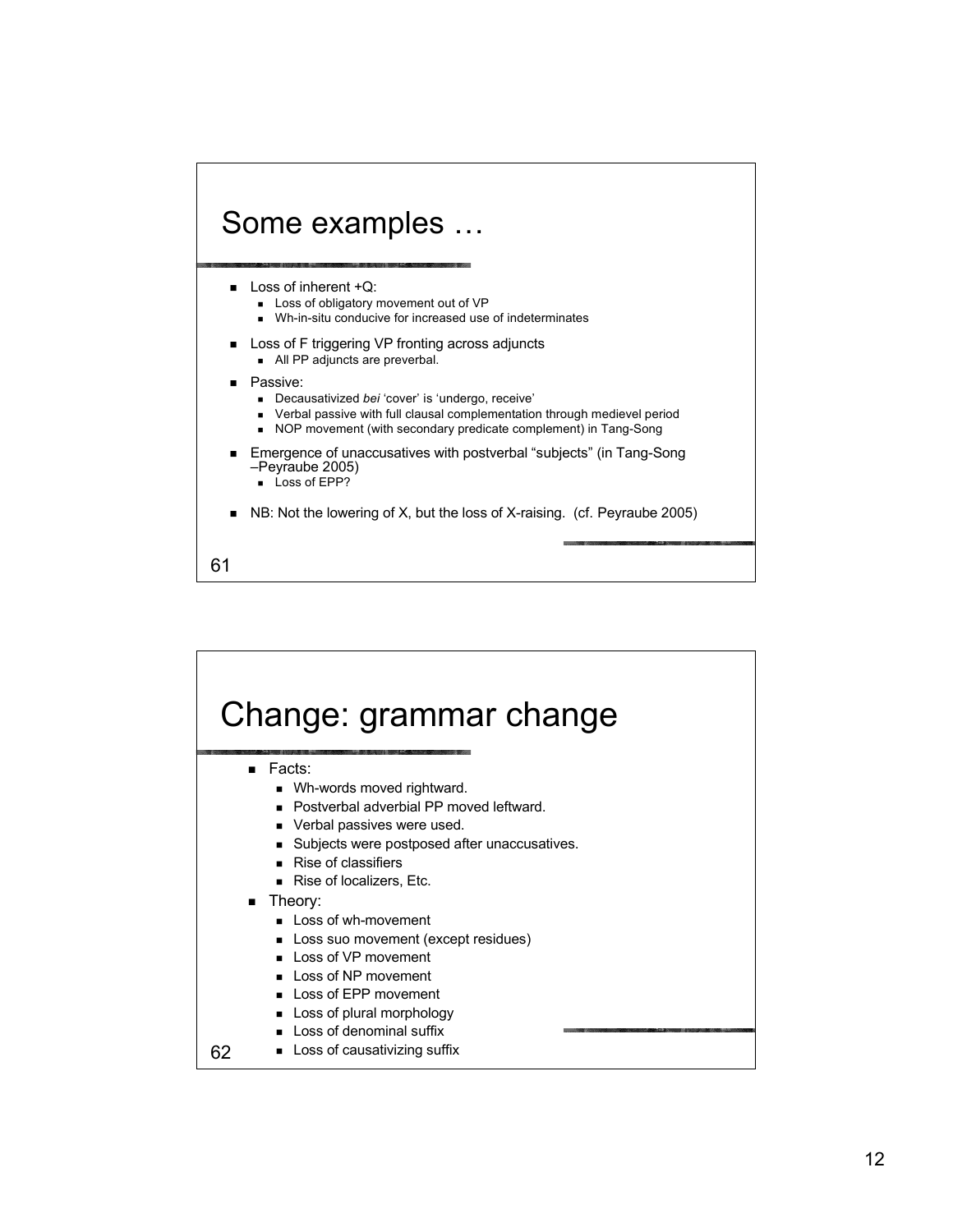

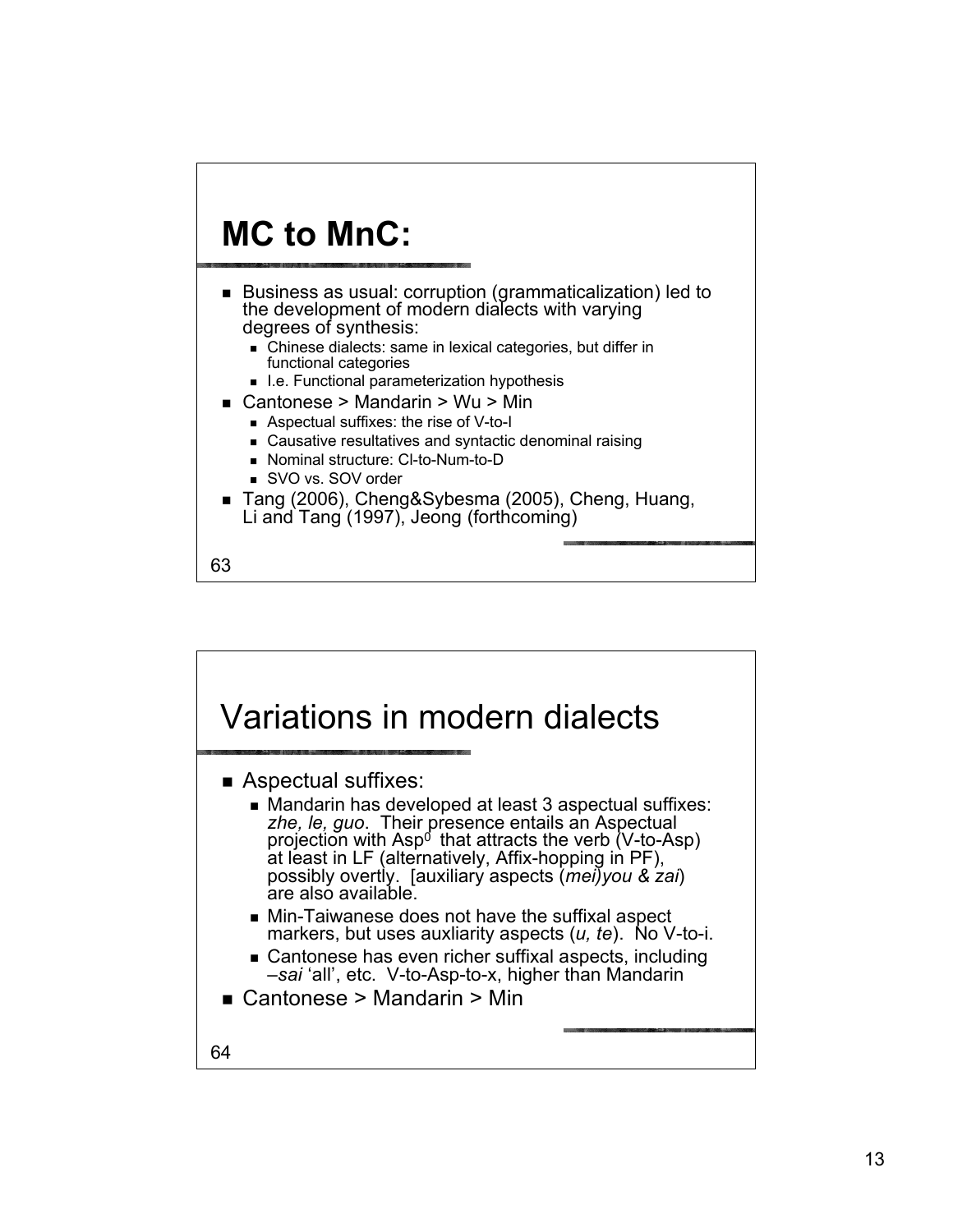